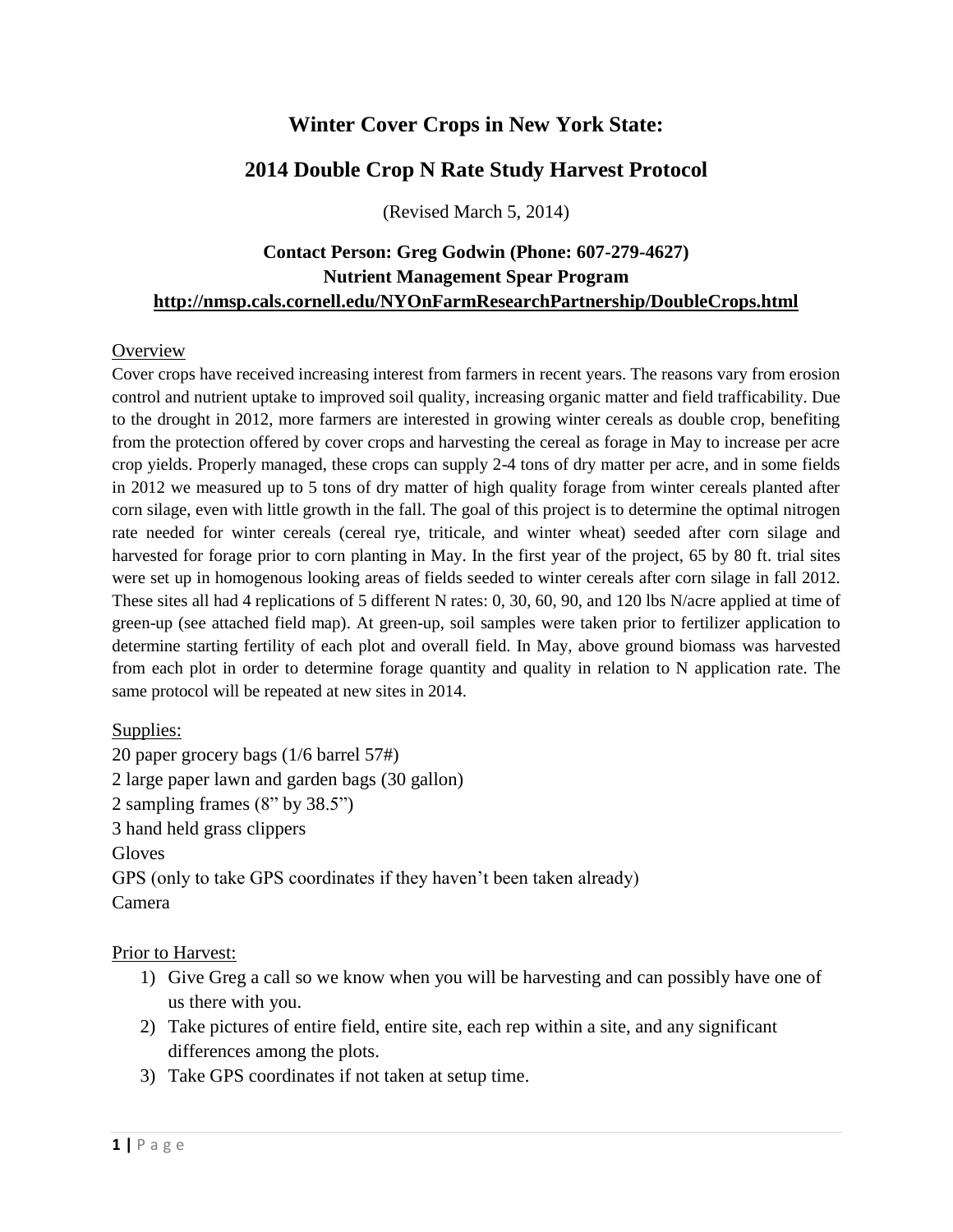### Harvesting:

- 1) Lay properly labeled bag at each plot in the site.
- *2)* Next take the sampling frame and place it down perpendicular to crop rows within plot with the 4" feet facing downwards. Avoid unrepresentative areas within the plot. *Count and record the number of rows included in the frame and estimated row spacing.*



Figure 1: Sampling frame placement for harvest.

- 3) Next, clip all plant biomass within the sampling frame **at a 4 inch height** with hand clippers and put into properly labeled bag. Use gloves to reduce the risk of clipping fingers!
- 4) Repeat steps #2 and #3 another 2 time within a plot in order to obtain a total of 3 frames per plot, all put together in the same paper bag (so one bag per plot, with one bag containing the biomass of three frames).
- 5) Repeat steps #2-4 for all 20 plots at the site.
- 6) Then place all sample bags into the large paper lawn and garden bags for transport.
- 7) Give Greg a call to arrange for pickup of the samples and supplies if you harvested on your own.

### Finishing Harvest:

- 1) After samples have been harvested, remove all flags, driveway markers, and posts.
- 2) Complete the field activity sheets with notes on harvest date, harvest stage, significant differences among plots, abnormalities, and participants.
- 3) Arrange for pick up and transportation of samples back, if we are not out in the field with you. If samples cannot be transported back that same day, please place them in a cool dark area.

### Send samples to:

**Greg Godwin, 330 Morrison Hall, Dept. of Animal Science, Cornell University Ithaca, NY 14853, Phone: 607-279-4627**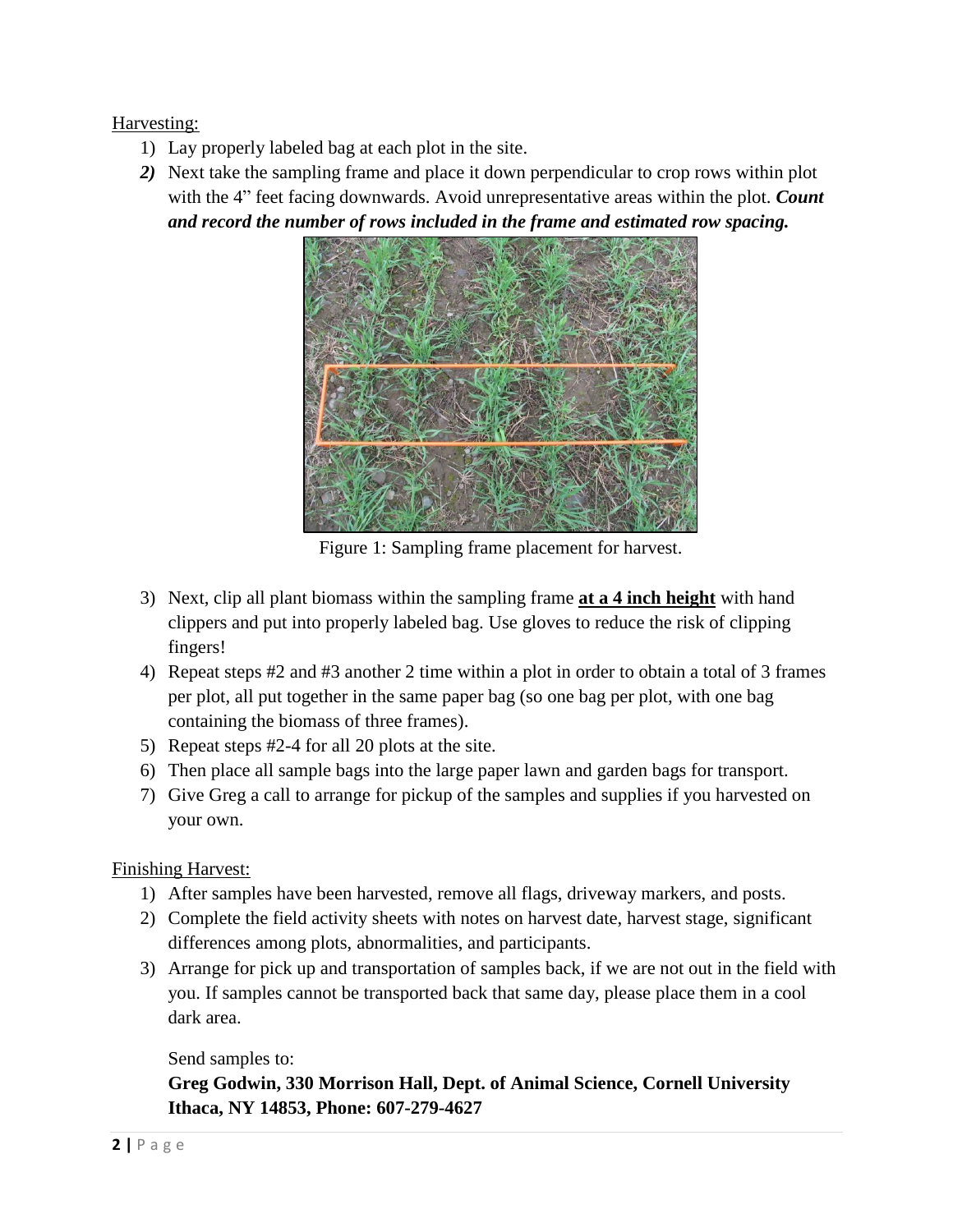

Figure 2: Plot set-up. Fertilizer rates (lbs N/acre) are noted in plots and color coded for flagging and match colored labels on bags for forage harvest.